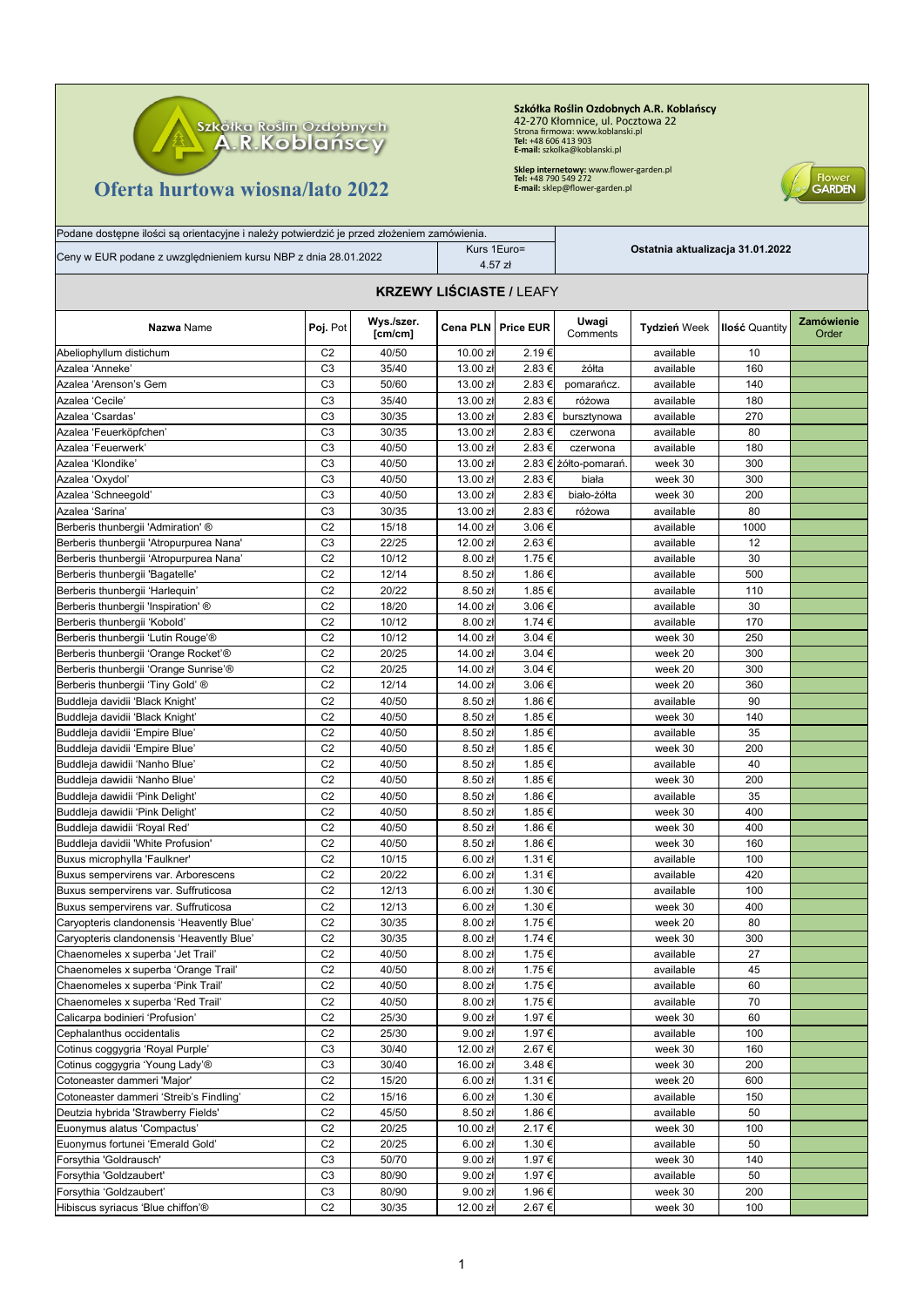| Hibiscus syriacus 'China chiffon'®                    | C <sub>2</sub>   | 40/45 | 12.00 zł            | 2.67 € |                        | week 30   | 200 |  |
|-------------------------------------------------------|------------------|-------|---------------------|--------|------------------------|-----------|-----|--|
| Hibiscus syriacus 'Lavender chiffon'®                 | C <sub>2</sub>   | 40/45 | 12.00 zł            | 2.67€  |                        | week 30   | 50  |  |
| Hydrangea arborescens 'Annabelle'                     | C <sub>3</sub>   | 40/50 | 12.00 zł            | 2.67 € |                        | week 30   | 300 |  |
| Hydrangea paniculata 'Bombshell'®                     | C <sub>3</sub>   | 40/50 | 16.00 zł            | 3.48€  |                        | week30    | 270 |  |
| Hydrangea paniculata 'Candelight' ®                   | C <sub>3</sub>   | 40/50 | 16.00 zł            | 3.48€  |                        | available | 100 |  |
| Hydrangea paniculata 'Candelight' ®                   | C <sub>3</sub>   | 40/50 | 16.00 zł            | 3.48€  |                        | week 30   | 180 |  |
| Hydrangea paniculata 'Diamantino' ®                   | C <sub>3</sub>   | 40/50 | 16.00 zł            | 3.48€  |                        | week30    | 200 |  |
| Hydrangea paniculata 'Diamant Rouge' ®                | C <sub>3</sub>   | 40/50 | 16.00 zł            | 3.48€  |                        | available | 30  |  |
| Hydrangea paniculata 'Diamant Rouge' ®                | C <sub>3</sub>   | 30/35 | 16.00 zł            | 3.48€  |                        | week 30   | 300 |  |
| Hydrangea paniculata 'Fraise Melba' ® NOWOŚĆ          | C <sub>3</sub>   | 50/60 | 16.00 zł            | 3.48 € |                        | week 30   | 520 |  |
| Hydrangea paniculata 'Limelight' ®                    | C <sub>3</sub>   | 50/60 | 16.00 zł            | 3.50 € |                        | available | 100 |  |
| Hydrangea paniculata 'Limelight' ®                    | C <sub>3</sub>   | 50/60 | 16.00 zł            | 3.48€  |                        | week 30   | 270 |  |
| Hydrangea paniculata 'Little Lime' ®                  | C <sub>3</sub>   | 30/40 | 16.00 zł            | 3.50 € |                        | week 30   | 500 |  |
| ∣Hydrangea paniculata 'Little Spooky' ® <b>NOWOŚĆ</b> | C <sub>3</sub>   | 30/40 | 16.00 zł            | 3.50 € |                        | available | 5   |  |
| Hydrangea paniculata 'Polar Bear' ®                   | C <sub>3</sub>   | 50/60 | 16.00 zł            | 3.50 € |                        | week 30   | 400 |  |
| Hydrangea paniculata 'Polestar' ®                     | C <sub>3</sub>   | 30/35 | 16.00 zł            | 3.48€  |                        | available | 100 |  |
| Hydrangea paniculata 'Silver Dollar'                  | C <sub>3</sub>   | 40/50 | 16.00 zł            | 3.48€  |                        | available | 50  |  |
| Hydrangea paniculata 'Silver Dollar'                  | C <sub>3</sub>   | 50/60 | 16.00 zł            | 3.50 € |                        | week 30   | 300 |  |
| <b>NOWOŚĆ</b><br>Hydrangea paniculata 'Skyfall' ®     | C <sub>3</sub>   | 40/50 | 16.00 zł            | 3.50 € |                        | week 30   | 700 |  |
| Hydrangea paniculata 'Sundae Fraise' ®                | C <sub>3</sub>   | 40/50 | 16.00 zł            | 3.50 € |                        | week 30   | 400 |  |
| Hydrangea paniculata 'Vanille Fraise' ®               | C <sub>3</sub>   | 50/60 | 16.00 zł            | 3.50 € |                        | week 30   | 700 |  |
| Hydrangea serrata 'Veerle' ®                          | C <sub>5</sub>   | 30/40 | 25.00 zł            | 5.43€  |                        | week 30   | 200 |  |
| llex x meserveae 'Blue Prince'                        | C <sub>2</sub>   | 25/30 | 9.00 z <sub>t</sub> | 1.96 € |                        | week 30   | 300 |  |
| Kolkwitzia amabilis                                   | C <sub>2</sub>   | 40/50 | 8.50z               | 1.85 € |                        | available | 150 |  |
| Lavandula angustifolia 'Dwarf Blue'                   | C <sub>1,5</sub> | 10/12 | 5.00 zł             | 1.08€  |                        | available | 260 |  |
| Pachysandra 'Green Carpet'                            | C <sub>1,5</sub> | 15/20 | 5.00 zł             | 1.08€  |                        | available | 240 |  |
|                                                       |                  |       |                     |        |                        |           |     |  |
| Perovskia atriplicifolia 'Blue Spire'                 | C <sub>2</sub>   | 30/40 | 9.00 z <sub>t</sub> | 1.97 € |                        | week 30   | 400 |  |
| Philadelphus 'Bouquet Blanc'                          | C <sub>3</sub>   | 40/50 | 9.00 z <sub>t</sub> | 1.97 € |                        | available | 160 |  |
| Physocarpus opulifolius 'Luteus'                      | C <sub>2</sub>   | 80/90 | 6.00 z <sub>k</sub> | 1.31 € |                        | available | 70  |  |
| Potentila fruticosa 'Goldfinger'                      | C <sub>2</sub>   | 50/60 | 6.00 z <sub>k</sub> | 1.31 € |                        | available | 160 |  |
| Potentila fruticosa 'Orangeade'                       | C <sub>2</sub>   | 25/30 | 6.00 z <sub>k</sub> | 1.31 € |                        | week 30   | 350 |  |
| Spirea betulifolia                                    | C <sub>2</sub>   | 20/30 | 6.00 z <sub>k</sub> | 1.30 € |                        | available | 70  |  |
| Spirea cinerea 'Grafsheim'                            | C <sub>2</sub>   | 25/30 | 6.00 z <sub>t</sub> | 1.30 € |                        | available | 100 |  |
| Spirea japonica 'Antony Waterer'                      | C <sub>2</sub>   | 20/22 | 6.00 z <sub>k</sub> | 1.30 € |                        | available | 120 |  |
| Spirea japonica 'Crispa'                              | C <sub>2</sub>   | 50/60 | 6.00 z <sub>k</sub> | 1.31 € |                        | available | 30  |  |
| Spirea japonica 'Golden Princess'                     | C <sub>2</sub>   | 20/30 | 6.00 z <sub>k</sub> | 1.31 € |                        | available | 430 |  |
| Spirea japonica 'Goldflame'                           | C <sub>2</sub>   | 20/30 | 6.00 z <sub>k</sub> | 1.30 € |                        | available | 100 |  |
| Spirea japonica 'Japanese Dwarf'                      | C <sub>2</sub>   | 15/16 | 6.00 z <sub>k</sub> | 1.31 € |                        | available | 240 |  |
| Syringa meyeri 'Palibin'                              | C <sub>2</sub>   | 18/20 | 8.50 zł             | 1.85 € |                        | available | 600 |  |
| Syringa vulgaris 'Aukubaefolia'                       | C <sub>3</sub>   | 30/40 | 12.00 zł            | 2.60€  |                        | available | 30  |  |
| Syringa vulgaris 'Charles Joly'                       | C <sub>3</sub>   | 30/40 | 12.00 zł            |        | 2.60 € fioletowy pełny | available | 16  |  |
| Syringa vulgaris 'Krasavitsa Moskwy'                  | C <sub>3</sub>   | 20/22 | 12.00 zł            | 2.60€  | różowy                 | available | 320 |  |
| Syringa vulgaris 'Miss Ellen Willmott'                | C <sub>3</sub>   | 20/22 | 12.00 zł            | 2.60€  | biały pełny            | available | 310 |  |
| Viburnum x bodnantense 'Dawn'                         | C <sub>3</sub>   | 40/50 | 15.00 zł            | 3.26€  |                        | week 30   | 200 |  |
| Viburnum opulus 'Roseum'                              | C <sub>2</sub>   | 20/30 | 8.50 zł             | 1.86 € |                        | available | 90  |  |
| Viburnum plicatum 'Kilimanjaro'®                      | C <sub>5</sub>   | 60/70 | 25.00 zł            | 5.43€  |                        | available | 100 |  |
| Weigela florida 'Aleksandra'®                         | C <sub>2</sub>   | 20/30 | 8.50 zł             | 1.86 € | ciemny róż             | available | 200 |  |
| Weigela florida 'Aleksandra'®                         | C <sub>5</sub>   | 40/50 | 15.00 zł            | 3.26 € | ciemny róż             | available | 15  |  |
| Weigela florida 'Black&White ®                        | C <sub>2</sub>   | 20/30 | 8.50 zł             | 1.85 € | biała                  | available | 50  |  |
| Weigela florida 'Nana Purpurea'                       | C <sub>2</sub>   | 30-35 | 8.50 zł             | 1.86 € | różowa                 | available | 40  |  |
| Weigela florida 'Bristol Snowflake'                   | C <sub>2</sub>   | 30/35 | 8.50 zł             | 1.85 € | biała                  | available | 150 |  |
| Weigela florida 'Nana Variegata'                      | C <sub>2</sub>   | 30/40 | 8.50 zł             | 1.86 € | różowo-biała           | available | 10  |  |
| Weigela florida 'Pink Poppet' ®                       | C <sub>2</sub>   | 20/22 | 9.00 zH             | 1.97 € | różowa                 | available | 150 |  |
| Weigela florida 'Red Prince'                          | C <sub>2</sub>   | 40/50 | 8.50 zł             | 1.86 € | czerwona               | available | 150 |  |
| Weigela florida 'Rumba'                               | C <sub>2</sub>   | 40/50 | 8.50 zł             | 1.85 € | różowa                 | available | 140 |  |
|                                                       |                  |       |                     |        |                        |           |     |  |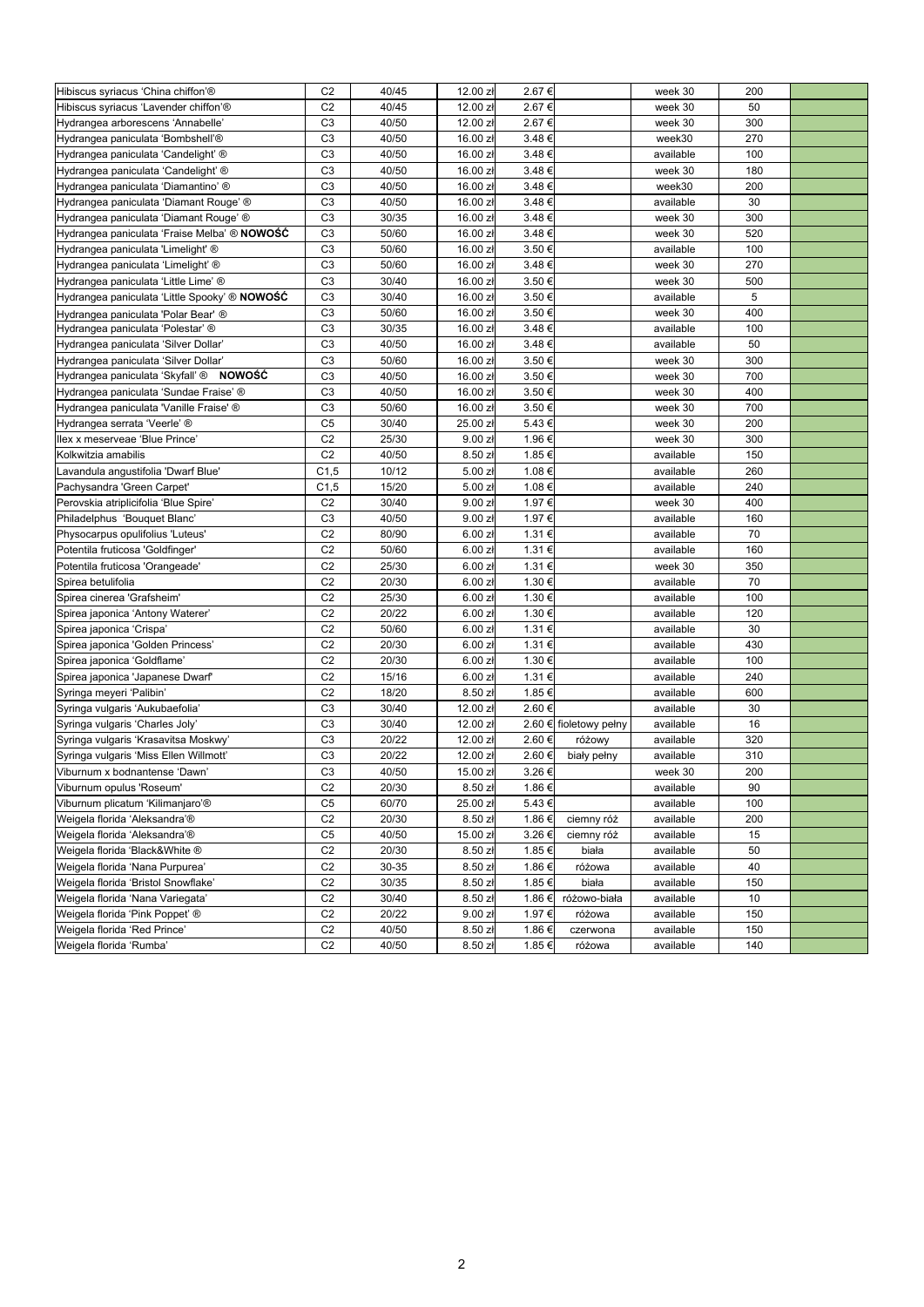| <b>KRZEWY IGLASTE / CONIFERS</b>                                           |                                  |                       |                      |                      |                   |                        |                       |                            |
|----------------------------------------------------------------------------|----------------------------------|-----------------------|----------------------|----------------------|-------------------|------------------------|-----------------------|----------------------------|
| Nazwa Name                                                                 | Poj. Pot                         | Wys./szer.<br>[cm/cm] |                      | Cena PLN   Price EUR | Uwagi<br>Comments | <b>Tydzień Week</b>    | <b>Ilość Quantity</b> | <b>Zamówienie</b><br>Order |
| Abies balsamea 'Piccolo'                                                   | C <sub>2</sub>                   | 12/13                 | 12.50 zł             | 2.74 €               |                   | week 30                | 50                    |                            |
| Abies koreana 'Brillant'                                                   | C <sub>2</sub>                   | 12/13                 | 12.50 z <sub>t</sub> | 2.74 €               |                   | week 30                | 10                    |                            |
| Abies koreana 'Green Carpet'                                               | C <sub>3</sub>                   | 15/16                 | 30.00 zł             | 6.52€                |                   | week 30                | 30                    |                            |
| Abies koreana 'Silberocke'                                                 | C <sub>3</sub>                   | 20/22                 | 25.00 zł             | 5.43 €               | szczep.           | week 30                | 150                   |                            |
| Abies lasiocarpa 'Compacta'                                                | C <sub>3</sub>                   | 20/25                 | 25.00 zł             | 5.43 €               | szczep.           | week 30                | 60                    |                            |
| Abies procera 'Glauca'                                                     | C <sub>3</sub>                   | 20/25                 | 25.00 zł             | 5.43€                | szczep.           | week 30                | 80                    |                            |
| Chamaecyparis nootkatensis 'Klippert'                                      | C <sub>3</sub>                   | 30/40                 | 15.00 zł             | 3.33 €               | bambus            | available              | 150                   |                            |
| Chamaecyparis nootkatensis 'Klippert'                                      | C <sub>5</sub>                   | 60/70                 | 30.00 zł             | 6.67€                | bambus            | available              | 5                     |                            |
| Chamaecyparis nootkatensis 'Variegata'                                     | C7,5                             | 60/70                 | 50.00 zł             | 10.94 €              | bambus            | available              | 20                    |                            |
| Chamaecyparis obtusa 'Nana Gracilis'                                       | C <sub>2</sub>                   | 14/15                 | 12.00 z <sub>t</sub> | 2.61 €               |                   | available              | 140                   |                            |
| Chamaecyparis obtusa 'Chirimen'                                            | C <sub>2</sub><br>C <sub>2</sub> | 20/25<br>25/30        | 12.00 zł             | 2.61€<br>2.61€       |                   | week 30                | 200<br>200            |                            |
| Chamaecyparis obtusa 'Teddy Bear'                                          | C <sub>5</sub>                   | 60/90                 | 12.00 zł<br>30.00 zł | 6.52€                |                   | week 30                | 8                     |                            |
| Chamaecyparis obtusa 'Tsatsumi Gold'<br>Chamaecyparis pisifera 'Baby Blue' | C <sub>2</sub>                   | 20/22                 | 9.00 z <sub>t</sub>  | 1.96 €               | formowany         | available<br>available | 65                    |                            |
| Chamaecyparis pisifera 'Blue Moon'                                         | C <sub>2</sub>                   | 15/16                 | 12.00 zł             | 2.61€                |                   | available              | 80                    |                            |
| Chamaecyparis pisifera 'Sungold'                                           | C <sub>2</sub>                   | 30/35                 | 9.00 zł              | 1.97 €               |                   | available              | 70                    |                            |
| Juniperus chinensis 'Kaizuka Variegata'                                    | C <sub>2</sub>                   | 20/22                 | 10.00 zł             | 2.17€                |                   | available              | 60                    |                            |
| Juniperus communis 'Depressa Aurea'                                        | C <sub>3</sub>                   | 30-35                 | 9.00 z <sub>t</sub>  | 1.97 €               |                   | available              | 20                    |                            |
| Juniperus communis 'Goldschatz'                                            | C <sub>2</sub>                   | 20/25                 | 9.00 zł              | 1.97 €               |                   | available              | 440                   |                            |
| Juniperus communis 'Suecica Aurea'                                         | C <sub>3</sub>                   | 30/35                 | 9.00 zł              | 1.96 €               |                   | available              | 170                   |                            |
| Juniperus communis 'Zeal'                                                  | C <sub>2</sub>                   | 15/16                 | 9.00 z <sub>t</sub>  | 1.96 €               |                   | week 30                | 260                   |                            |
| Juniperus conferta 'Allgold'                                               | C <sub>3</sub>                   | 25-30                 | 12.00 zł             | 2.63€                |                   | available              | 70                    |                            |
| Juniperus conferta 'Golden Wings'                                          | C <sub>3</sub>                   | 20/22                 | 12.00 zł             | 2.63€                |                   | available              | 270                   |                            |
| Juniperus conferta 'Schlager'                                              | C <sub>3</sub>                   | 30/35                 | 9.00 z <sub>t</sub>  | 1.97 €               |                   | available              | 150                   |                            |
| Juniperus horizontalis 'Blue Chip'                                         | C <sub>3</sub>                   | 20/25                 | 9.00 zł              | 1.97 €               |                   | week 30                | 190                   |                            |
| Juniperus horizontalis 'Golden Carpet'                                     | C <sub>2</sub>                   | 20/25                 | 9.00 zł              | 1.97 €               |                   | available              | 100                   |                            |
| Juniperus horizontalis 'Golden Carpet'                                     | C <sub>2</sub>                   | 18/20                 | 9.00 z <sub>t</sub>  | 1.96 €               |                   | week 30                | 350                   |                            |
| Juniperus horizontalis 'Hughes'                                            | C <sub>3</sub>                   | 25/30                 | 9.00 zł              | 1.97 €               |                   | available              | 40                    |                            |
| Juniperus horizontalis 'Icee Blue' ®                                       | C <sub>3</sub>                   | 20/22                 | 12.00 zł             | 2.63€                |                   | available              | 100                   |                            |
| Juniperus horyzontalis 'Limeglow'                                          | C <sub>2</sub>                   | 18/20                 | 9.00 zł              | 1.89€                |                   | available              | 160                   |                            |
| Juniperus horizontalis 'Mother Lode'                                       | C <sub>2</sub>                   | 15/16                 | 12.00 zł             | 2.63 €               |                   | week 30                | 250                   |                            |
| Juniperus horizontalis 'Pancake'                                           | C <sub>2</sub>                   | 20/22                 | 9.00 zł              | 1.97 €               |                   | available              | 160                   |                            |
| Juniperus horizontalis 'Prince of Wales'                                   | C <sub>3</sub>                   | 35/40                 | 9.00 zł              | 1.97 €               |                   | week30                 | 450                   |                            |
| Juniperus horizontalis 'Wiltonii'                                          | C <sub>2</sub>                   | 25/30                 | 9.00 z <sub>t</sub>  | 1.96 €               |                   | available              | 250                   |                            |
| Juniperus media 'Golden Saucer'                                            | C <sub>3</sub>                   | 20/25                 | 9.00 zł              | 1.97 €               |                   | week 30                | 450                   |                            |
| Juniperus media 'Golden Saucer'                                            | C <sub>3</sub>                   | 25/30                 | 9.00 zł              | 1.96 €               |                   | available              | 30                    |                            |
| Juniperus pingii 'Loderii'                                                 | C <sub>3</sub>                   | 25/30                 | 9.00 z <sub>t</sub>  | 1.97 €               |                   | available              | 15                    |                            |
| Juniperus procumbens 'Nana'                                                | C <sub>3</sub>                   | 20/25                 | 10.00 zł             | 2.19€                |                   | available              | 340                   |                            |
| Juniperus sabina 'Tamariscifolia'                                          | C <sub>3</sub>                   | 20/25                 | 9.00 z <sub>t</sub>  | 1.96 €               |                   | available              | 130                   |                            |
| Juniperus sabina 'Tamariscifolia'                                          | C <sub>3</sub>                   | 20/22                 | 9.00 zH              | 1.97 €               |                   | week 30                | 320                   |                            |
| Juniperus squamata 'Blue Carpet'                                           | C <sub>3</sub>                   | 20/25                 | 9.00 zH              | 1.97 €               |                   | available              | 20                    |                            |
| Juniperus squamata 'Blue Carpet'                                           | C <sub>3</sub>                   | 20/25                 | 9.00 zł              | 1.96 €               |                   | week30                 | 350                   |                            |
| Juniperus squamata 'Blue Star'                                             | C <sub>2</sub>                   | 12/15                 | 9.00 zł              | 1.97 €               |                   | available              | 300                   |                            |
| Juniperus squamata 'Blue Star'                                             | C <sub>2</sub>                   | 12/15                 | 9.00 zł              | 1.96 €               |                   | week 30                | 230                   |                            |
| Juniperus squamata 'Dream Joy'                                             | C <sub>2</sub>                   | 20/22                 | 9.00 zł              | 1.97 €               |                   | available              | 350                   |                            |
| Juniperus squamata 'Floreant'                                              | C <sub>2</sub>                   | 10/12                 | 12.00 zł             | 2.63 €               |                   | available              | 50                    |                            |
| Juniperus squamata 'Floreant'                                              | C <sub>2</sub>                   | 10/12                 | 12.00 zł             | 2.61€                |                   | week 30                | 280                   |                            |
| Picea abies 'Acrocona'                                                     | C <sub>3</sub>                   | 30/35                 | 25.00 zł             | 5.43€                |                   | week 30                | 40                    |                            |
| Picea abies 'Inversa'                                                      | C <sub>3</sub>                   | 30/35                 | 25.00 zł             | 5.43€                |                   | week 30                | 40                    |                            |
| Picea abies 'Maxwellii'                                                    | C <sub>5</sub>                   | 35/40                 | 16.00 zł             | 3.48€                |                   | available              | 50                    |                            |
| Picea abies 'Tompa'                                                        | C <sub>5</sub>                   | 25/35                 | 26.00 zł             | 5.69€                |                   | available              | 20                    |                            |
| Picea abies 'Tompa'                                                        | C <sub>2</sub>                   | 15/16                 | 10.00 zł             | 2.17€                |                   | week 30                | 70                    |                            |
| Picea glauca 'Alberta Globe'                                               | C <sub>2</sub>                   | 15/16                 | 10.00 zł             | 2.17€                |                   | available              | 60                    |                            |
| Picea glauca 'Alberta Globe'                                               | C <sub>2</sub>                   | 15/16                 | 10.00 zł             | 2.17€                |                   | week 30                | 400                   |                            |
| Picea glauca 'Conica'                                                      | C <sub>3</sub>                   | 35/40                 | 9.00 zł              | 1.97 €               |                   | available              | 350                   |                            |
| Picea glauca 'Daisy's White'                                               | C <sub>3</sub>                   | 25/30                 | 11.00 zł             | 2.39€                |                   | available              | 100                   |                            |
| Picea glauca 'Daisy's White'                                               | C <sub>3</sub>                   | 25/30                 | 11.00 zł             | 2.39€                |                   | week 30                | 340                   |                            |
| Picea glauca 'Daisy's White'                                               | C <sub>10</sub>                  | 40/50                 | 50.00 zł             | 10.87€               |                   | available              | 14                    |                            |
| Picea glauca 'Piccolo'                                                     | C <sub>2</sub>                   | 12/15                 | 12.00 zł             | 2.61 €               |                   | week 30                | 120                   |                            |
| Picea glauca 'Rainbow's End'                                               | C <sub>2</sub>                   | 16/18                 | 9.00 zI              | 1.96 €               |                   | available              | 100                   |                            |
| Picea glauca 'Sun on the Sky' ® NOWOŚĆ                                     | C <sub>5</sub>                   | 25/30                 | 26.00 zł             | 5.69€                |                   | available              | 5                     |                            |
| Picea pungens 'Białobok'                                                   | C <sub>3</sub>                   | 25/30                 | 25.00 zł             | 5.43€                | szczep.           | available              | 70                    |                            |
| Picea pungens 'Iseli Fastigiate'                                           | C <sub>3</sub>                   | 25/30                 | 25.00 zł             | 5.43€                | szczep.           | week 30                | 30                    |                            |
| Picea pungens 'Maigold'                                                    | C <sub>3</sub>                   | 25/30                 | 30.00 zł             | 6.52€                | szczep.           | available              | 22                    |                            |
| Pinus densiflora 'Jane Kluis'                                              | C7,5                             | 40/50                 | 42.00 zł             | 9.19€                | szczep.           | available              | 30                    |                            |
| Pinus mugo 'Benjamin'                                                      | C <sub>3</sub>                   | 15/16                 | 25.00 zł             | 5.43 €               | szczep.           | week 30                | 70                    |                            |
| Pinus mugo 'Carsten's Wintergold'                                          | C <sub>2</sub>                   | 15/16                 | 25.00 zł             | 5.43€                | szczep.           | week 30                | 150                   |                            |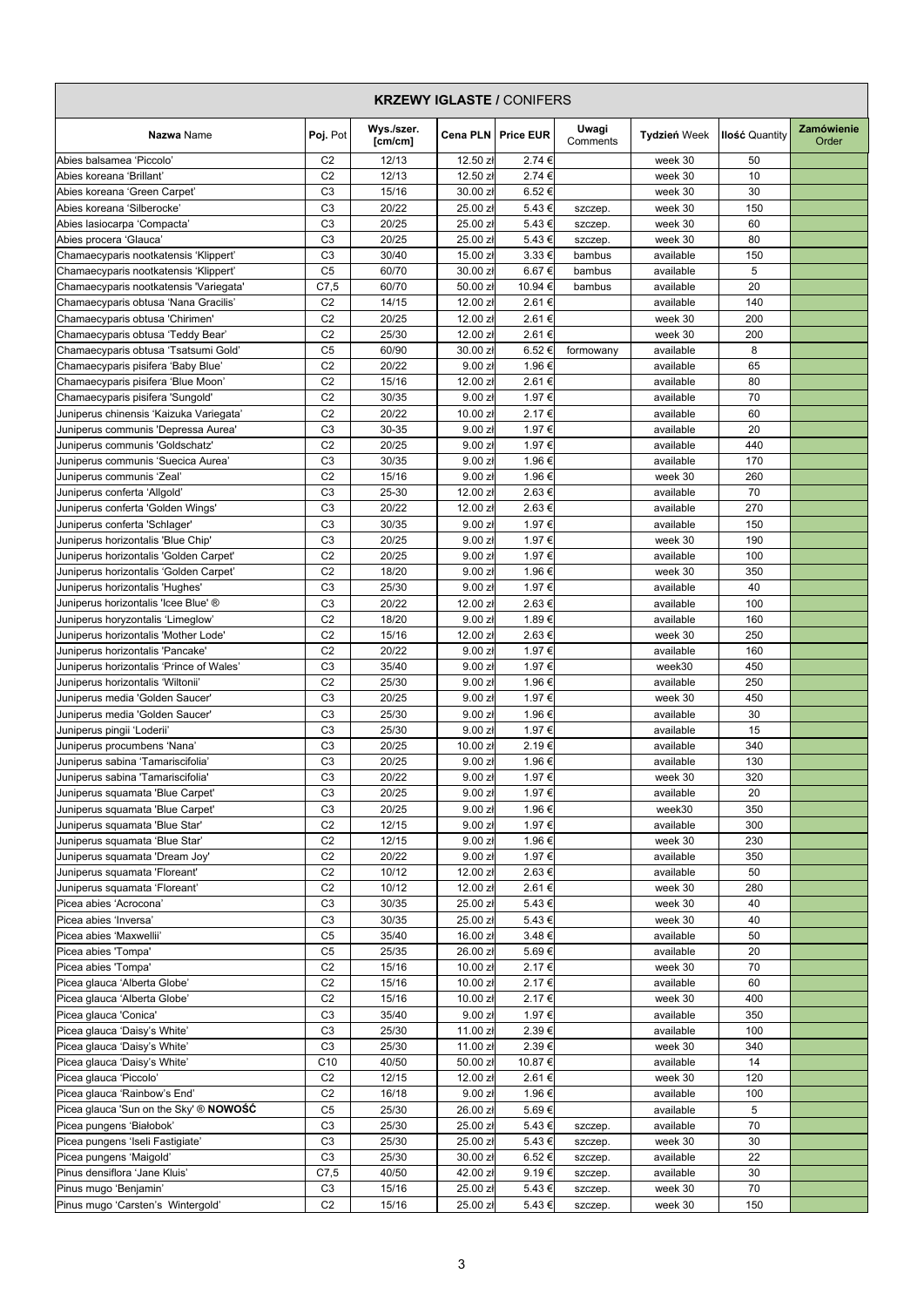| Pinus mugo 'Mini Mops'                | C <sub>2</sub> | 15/16   | 25.00 zł             | 5.43€   | szczep. | week 30   | 150                     |  |
|---------------------------------------|----------------|---------|----------------------|---------|---------|-----------|-------------------------|--|
| Pinus mugo mughus                     | C <sub>3</sub> | 15/16   | $10.00$ złl          | 2.17€   |         | week 30   | 300                     |  |
| Pinus mugo 'Pumilio'                  | C <sub>2</sub> | 15/16   | 10.00 zł             | 2.17€   |         | week30    | 400                     |  |
| Pinus mugo 'Varella'                  | C <sub>3</sub> | 20/22   | 25.00 zł             | 5.47€   | szczep. | available | 8                       |  |
| Pinus mugo 'Varella'                  | C <sub>5</sub> | 30/35   | 35.00 zł             | 7.66 €  | szczep. | available | $\overline{\mathbf{4}}$ |  |
| Pinus leucodermis 'Compact Gem'       | C <sub>3</sub> | 25/30   | 25.00 zł             | 5.43€   | szczep. | week 30   | 230                     |  |
| Pinus nigra 'Green Tower'             | C <sub>3</sub> | 25/30   | 25.00 zł             | 5.47€   | szczep. | week 30   | 70                      |  |
| Pinus nigra 'Spielberg'               | C <sub>3</sub> | 25/30   | 25.00 zł             | 5.43€   | szczep. | week 30   | 50                      |  |
| Pinus nigra 'Spielberg'               | C7,5           | 50/60   | 42.00 zł             | 9.19€   | szczep. | available | 20                      |  |
| Platycladus orientalis 'Morgan'       | C <sub>3</sub> | 15/20   | 10.00 zł             | 2.19€   |         | week 30   | 300                     |  |
| Sciadopitys verticillata              | C <sub>3</sub> | 25-30   | 30.00 złl            | 6.56€   |         | available | 20                      |  |
| Taxus baccata 'Dawid'                 | C <sub>2</sub> | 20/22   | 12.00 zł             | 2.61€   |         | available | 280                     |  |
| Taxus baccata 'Hicksii'               | C <sub>5</sub> | 40/45   | 25.00 zł             | 5.43€   |         | available | 14                      |  |
| Taxus x media 'Hillii'                | C <sub>3</sub> | 50/60   | 12.00 zł             | 2.61€   |         | available | 20                      |  |
| Thuja occidentalis 'Anniek' ®         | C <sub>2</sub> | 10/12   | 11.00 zł             | 2.41€   |         | available | 200                     |  |
| Thuja occidentalis 'Danica'           | C <sub>5</sub> | 30/35   | 16.00 zł             | 3.50 €  |         | available | 100                     |  |
| Thuja occidentalis 'Golden Smaragd' ® | C <sub>3</sub> | 30/40   | 12.00 zł             | 2.63 €  |         | available | 320                     |  |
| Thuja occidentalis 'Golden Tuffet'    | C <sub>2</sub> | 15/20   | 9.00 z <sub>k</sub>  | 1.97 €  |         | available | 280                     |  |
| Thuja occidentalis 'Malonyana Holoub' | C <sub>2</sub> | 25/30   | 12.00 zł             | 2.63€   |         | available | 240                     |  |
| Thuja occidentalis 'Miky'             | C <sub>2</sub> | 15/16   | 9.00 z <sub>t</sub>  | 1.96 €  |         | available | 30                      |  |
| Thuja occidentalis 'Miky'             | C <sub>5</sub> | 45/50   | 16.00 z <sub>t</sub> | 3.48€   |         | available | 30                      |  |
| Thuja occidentalis 'Mirjam' ®         | C <sub>3</sub> | 18/20   | 12.00 zł             | 2.63€   |         | available | 300                     |  |
| Thuja occidentalis 'Mirjam' ®         | C <sub>3</sub> | 18/20   | 12.00 zł             | 2.61€   |         | week 30   | 1200                    |  |
| Thuja occidentalis 'Smaragd'          | C <sub>3</sub> | 35/40   | 8.00 z <sub>k</sub>  | 1.75 €  |         | available | 1000                    |  |
| Thuja occidentalis 'Smaragd'          | C <sub>5</sub> | 70/80   | 16.00 zł             | 3.48€   |         | week 30   | 400                     |  |
| Thuja occidentalis 'Smaragd'          | C <sub>5</sub> | 80/90   | 16.00 zł             | 3.48€   |         | available | 100                     |  |
| Thuja occidentalis 'Smaragd'          | juta           | 100/110 | 22.00 zł             | 4.81€   | kopany  | available | 2000                    |  |
| Thuja occidentalia 'Smaragd'          | juta           | 110/120 | 22.00 zł             | 4.81€   | kopany  | available | 1000                    |  |
| Thuja occidentalis 'Smaragd'          | juta           | 130/140 | 30.00 zł             | 6.52€   | kopany  | available | 1000                    |  |
| Thuja occidentalis 'Smaragd'          | juta           | 150/160 | 50.00 zł             | 10.86 € | kopany  | available | 500                     |  |
| Thuja occidentalis 'Smaragd'          | juta           | 170/180 | 70.00 zł             | 15.32€  | kopany  | available | 500                     |  |
| Thuja occidentalis 'Teddy'            | C <sub>2</sub> | 15/18   | 8.00 zH              | 1.74 €  |         | week 30   | 100                     |  |
| Thuja plicata 'Kager's Beauty'        | C <sub>3</sub> | 20/30   | 12.00 złl            | 2.63€   |         | available | 200                     |  |
| Thuja plicata 'Whipcord'              | C <sub>2</sub> | 20/25   | 12.00 zł             | 2.61€   |         | week 30   | 400                     |  |
| Thujopsis dolabrata 'Variegata'       | C <sub>3</sub> | 30/40   | 9.00 zH              | 1.97 €  |         | available | 350                     |  |
|                                       |                |         |                      |         |         |           |                         |  |